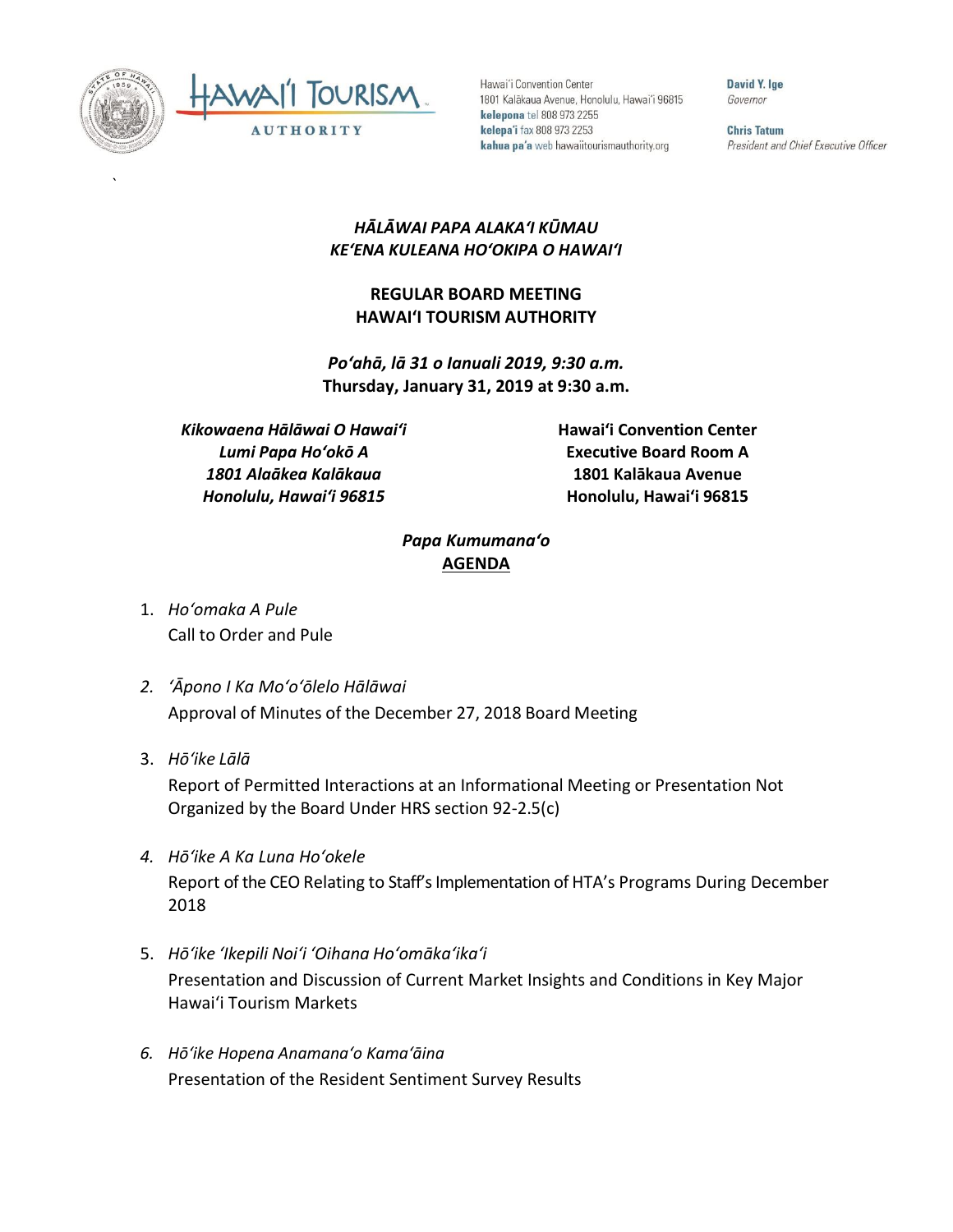

`

Hawai'i Convention Center 1801 Kalākaua Avenue, Honolulu, Hawai'i 96815 kelepona tel 808 973 2255 kelepa'i fax 808 973 2253 kahua pa'a web hawaiitourismauthority.org

David Y. Ine Governor

**Chris Tatum** President and Chief Executive Officer

- *7. Hōʻike, Kūkākūkā a Hoʻoholo No Nā Moʻokālā* Presentation, Discussion and Action on HTA's Financial Reports for November and December 2018
- *8. Hōʻike No Ka Papahana Hoʻoponopono* Update on the Status of the 2018 Audit Action Plan
- *9. Hōʻike, Kūkākūkā a Hoʻoholo No Ko HTA Manaʻo ʻAhaʻōlelo 2019* Presentation, Discussion and Action on HTA's Policy Positions for the 2019 Legislative Session on Bills Anticipated to be Brought Forward Relating to Tourism
- 10. *Hōʻike Hanana Kikowaena Hālāwai O Hawaiʻi* Presentation by AEG Regarding an Update of Hawai'i Convention Center Recent Operational Activities and Sales Initiatives
- 11. *Ho'oku'u* Adjournment

*\*\*\* ʻAha Hoʻokō: Ua hiki i ka Papa Alakaʻi ke mālama i kekahi hālāwai kūhelu i kū i ka Hawaiʻi Revised Statutes (HRS) § 92-4. E mālama ʻia kēia hālāwai kūhelu nei ma lalo o ka § 92-5 (a)(4), § 92-5 (a)(8) and §201B-4(a)(2) no ka pono o ko ka Papa Alakaʻi kūkā a hoʻoholo ʻana i nā nīnūnē a nīnau i pili i ko ka Papa Alakaʻi kuleana me ko ka Papa Alakaʻi loio. He hālāwai kūhelu kēia i ʻole paulele ʻia ka ʻikepili a i mea hoʻi e mālama kūpono ai ko Hawaiʻi ʻano, he wahi i kipa mau ʻia e nā malihini.*

\*\*\* Executive Session: The Board may conduct an executive session closed to the public pursuant to Hawai'i Revised Statutes (HRS) § 92-4. The executive session will be conducted pursuant to § 92-5 (a)(4), § 92-5 (a)(8) and §201B-4(a)(2) for the purpose of consulting with the board's attorney on questions and issues pertaining to the board's powers, duties, privileges, immunities, and liabilities; and to discuss information that must be kept confidential to protect Hawai'i's competitive advantage as a visitor destination.